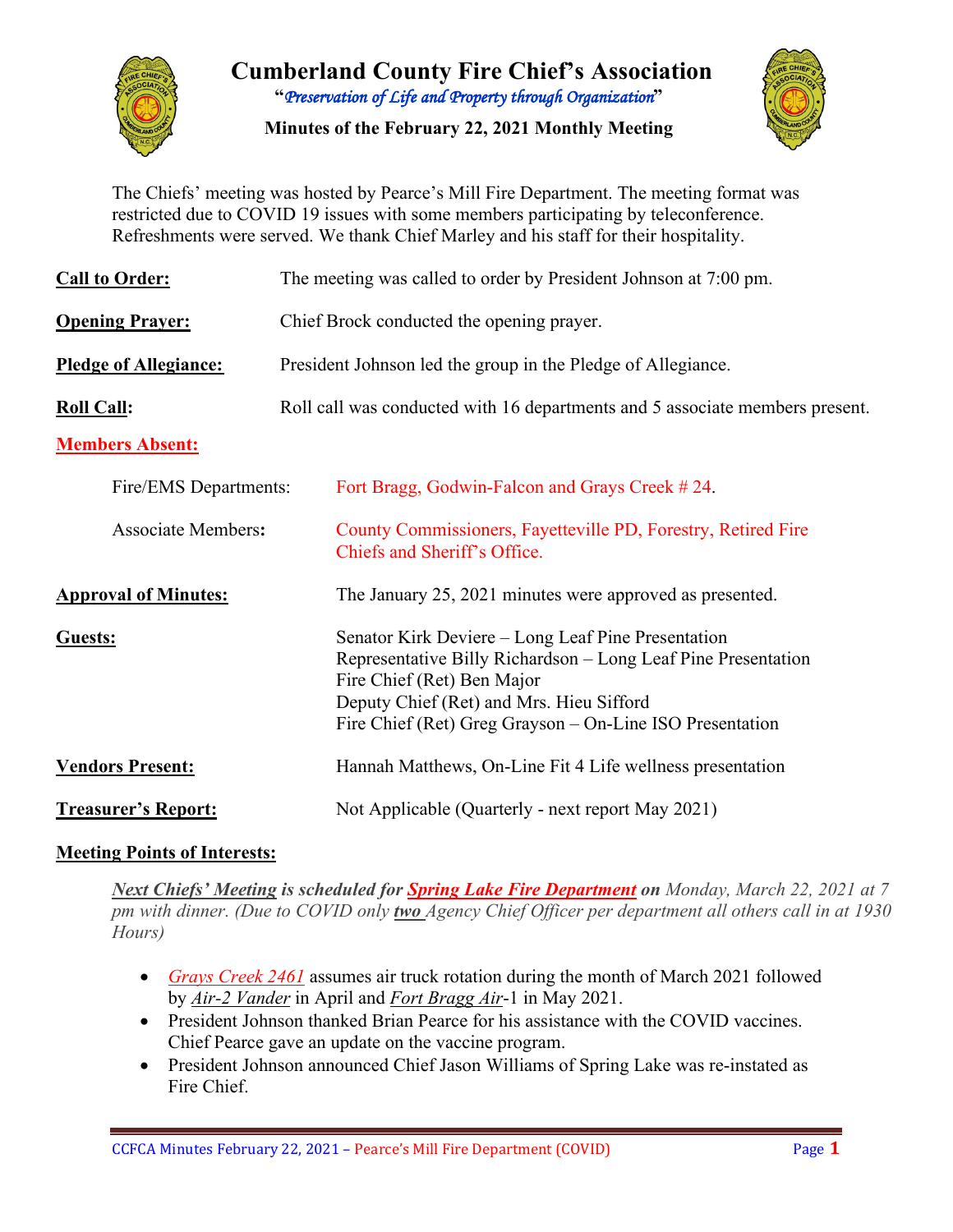### **Items of Interest Handouts**

- $\checkmark$  Assorted handouts in your packets.
	- $\triangleright$  Senate Bill 62 VFD Preservation Act
	- Revised Air Truck Schedule
	- Anti-Litter Campaign for Cleaner Communities
	- **► CC Commissioners Select County Priorities**
	- CC Launches local Government TV Channel
	- $\triangleright$  CC AED Project
	- $\triangleright$  Fit 4 Life Wellness Program
	- $\triangleright$  CPSE Accredited Agencies & Designated Officers

## **OLD BUSINESS:**

- 1. Assistant Chief Sean Johnson updated the membership on the radio programing project and informed the Chiefs that all the new code plugs hex codes both for the county and City of Fayetteville have been downloaded for testing. He stated that the process has been extremely dynamic with yet another change addressing hex code changes this morning. Motorola downloaded our code plug into one of our radios and we are now in the testing mode, checking each talk group, our built-in redundancy as well as out of county talk groups to ensure there are no issues. Once completed Mobile Communications America (MCA) will start the process of installation and we will also provide all our regional partners a copy of the new code plugs. Sean stressed that we are only focusing on our new radios and not our current radios. There was a question concerning the use of old radios in addition to the new radios, and President Johnson advised that with every new radio being turned on an old radio is turned off.
- 2. President Johnson informed the Chiefs that the defibrillators have been delivered and to only pay the invoice that President Johnson sent to each chief. There have been issues with billing out of corporate office and Randy Campbell is aware and correcting the issue. President Johnson thanked Chief Parrish for donating one of his older model defibrillators to the association to be placed on COMS-1.
- 3. President Johnson addressed the upcoming 2021 Fire Protection Service District Grant Program and reminded the membership about our combined number one portable radio priority for the grant program and if we do it right there will also be funds for smaller district grants. He will submit the regional district grant on behalf of the association with a Chief signature page attached.
- 4. President Johnson announced that he received a call from Chief (Ret) Jake Whisnant, former



executive director of the North Carolina Association of Fire Chiefs and was informed that the association met its goal and will be turning the Fire Officer License plate order into North Carolina Department of Motor Vehicles for processing. The plates must also be approved by the North Carolina General Assembly, which is generally a formality. President Johnson did not know how long that process would

take to produce and ship the license plates. He also announced that Jake retired, and retired Fire Chief Wesley Hutchins has been selected as the new NCAFC Executive Director.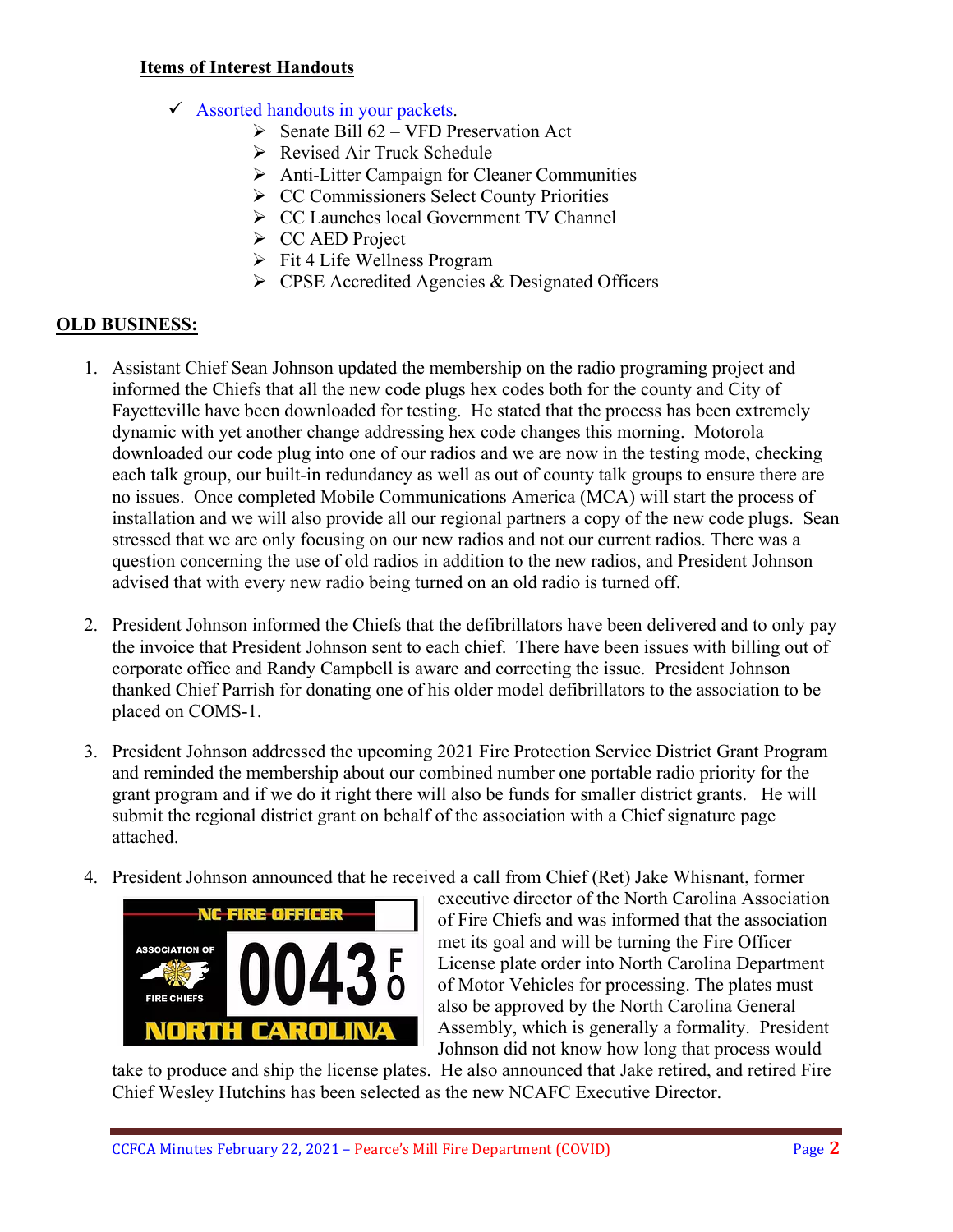5. President Johnson discussed the transition from FH Records management program to the Emergency Reporting Program. President Johnson presented an ER quote to the members and informed the Chiefs that a 4-hour class comes with the new RMS, and that Chief Melvin has an ER instructor as well. There is a data migration from FH to ER that comes with the program, which we will do early on, while FH is still up and running through June. We will also not cut off FH for the COF while they continue to research RMS's suitable to their compatibility issue. He also informed the membership that he talked with Chief Hill and that the COF has internal COF RMS management compatibility requirements that are not necessary in the county. The OSSI/Central Square CAD will support multiple RMS seamlessly. After a discussion Fire Chief Jason Williams (Spring Lake/Manchester) introduced a **MOTION** to move forward with Emergency Reporting Records Management System (RMS) as a replacement for our current and antiquated Firehouse RMS. The **MOTION** was **SECONDED** by Deputy Fire Chief Hank Harris (Cotton) and with no further discussion **APPROVED** by a roll call vote.

## **NEW BUSINESS:**

1. President Johnson on behalf of the association members presented Fayetteville Deputy Fire Chief

Hieu Sifford with the Associations' retirement plaque and thanked him for his many years of public service both as a volunteer with the Lake Rim Volunteer Fire Department and continuing with the Fayetteville Fire Department culminating a 30-year public safety career.

2. North Carolina House of Representative Billy Richardson and Senator Kirk Deviere presented Deputy Chief Sifford with North Carolina's highest civilian award and presented him with "The Order of the Long Leaf Pine" signed by North Carolina Governor Roy Cooper, thus conveying Deputy Chief Hieu Sifford as a North Carolina Ambassador Extraordinaire. Chief Sifford thanked the association for the



recognition and thanked his wife for her untiring support throughout his 30-year career.

- 3. Retired Fire Chief Greg Grayson provided virtual feedback and references through a power point slide presentation from the Insurance Service Office (ISO) improvement study he conducted encompassing all rural volunteer fire departments here in Cumberland County in late 2019. Emergency Services Director Gene Booth advised that he would e-mail a copy of the power point slides to each participating department. There was a discussion amongst the members concerning required data during the pandemic months.
- 4. Ms. Hannah Matthews with "Fit for Life" attended virtually and briefed the Chiefs about their wellness program and reduced public safety fees. Anyone joining will be able to attend any of the Fit 4 Life locations both locally and regionally. A handout was provided in each Chief's packet.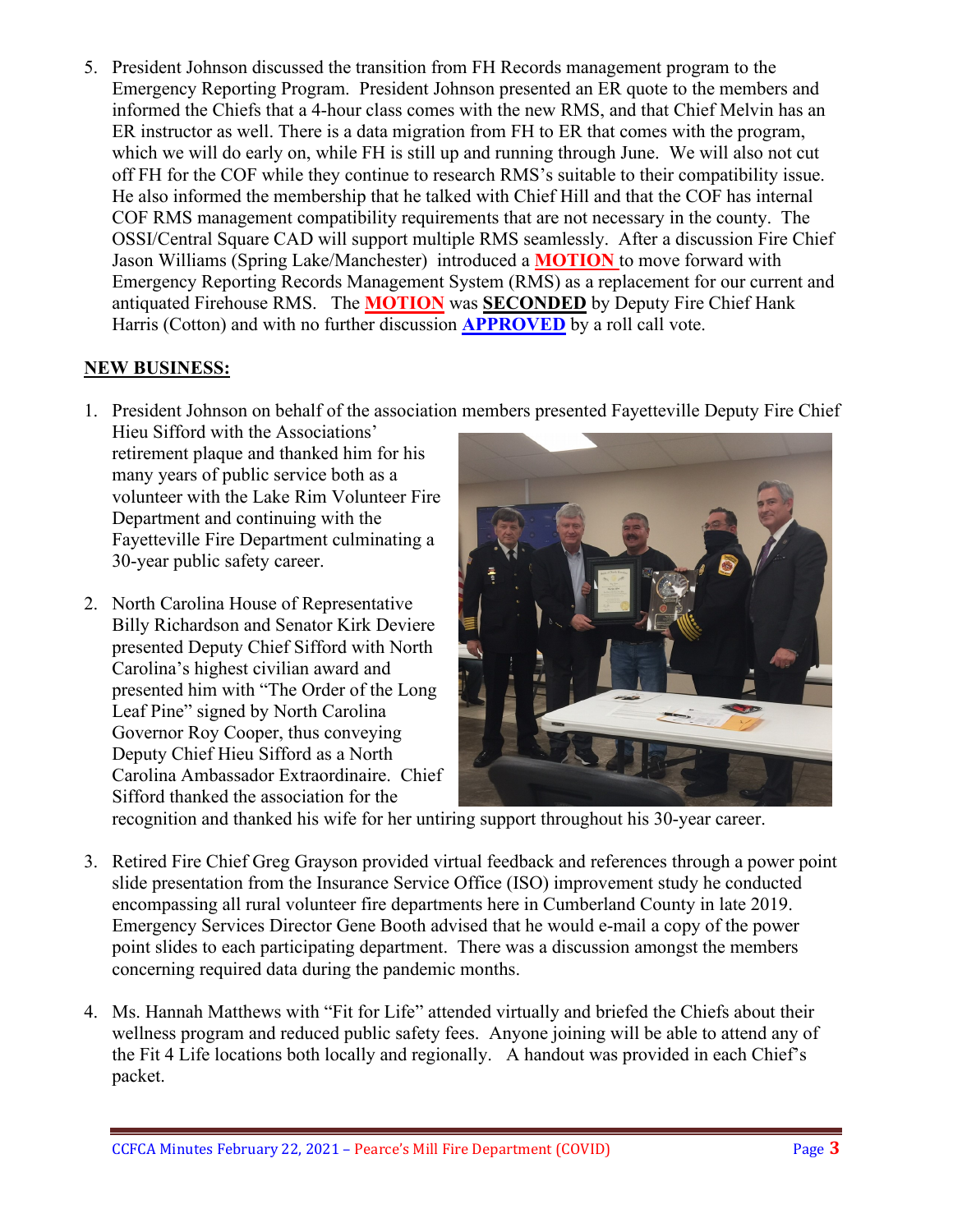### **COMMITTEE REPORTS:**

### **ID CARD COMMITTEE**

- **FYI.** Fire Chiefs are required to send a signed letter or memo with a firefighter requesting an ID Card. For any questions or an appointment contact 424-0694 or e-mail at [cjohnson.spfd@gmail.com](mailto:cjohnson.spfd@gmail.com)
	- President Johnson again asked the members to please continue to recycle or return the clips used for our ID Cards. These clips are extremely expensive, and we need to reuse them as much as possible in order to hold down costs. Please collect clips when your members leave a department and recycle the clips. He also reminded the membership that we do not print blue tags, which are considered temporary tags only.

### **LIFE SAFETY/EDUCATION COMMITTEE** Kevin Lowther (Fire Marshal) E-Mail: [klowther@co.cumberland.nc.us](mailto:klowther@co.cumberland.nc.us)

- Updated the membership on the current Smoke Detector program and the associated GIS address and Fire Department location finder. Kevin inquired about the approval of the Smoke Alarm Policy. After a brief discussion Fire Chief Jason Williams (Spring Lake) made a **MOTION** to approve policy 2101-01 Smoke Alarm SOG as presented. The motion was **SECONDED** by Fire Chief Gary Brock (Beaver Dam) and **APPROVED** unanimously by a show of hands by all voting members present. Fire Marshal Lowther also informed the members that over 600 smoke alarms have been ordered as well as 24 carbon monoxide alarms and the order will bring the total available alarms to around 1,000. He is currently in the process of devising a distribution plan, while at the same time maintain a supply at the FM office. He thanked the association for their continued support with our combined FLSE programs.
- President Johnson congratulated Fire Marshal Lowther for his professional Fire Marshal (FM) designation with the Center of Publix Safety Excellence (CPSE). Job well done.

**STANDARDS & POLICY COMMITTEE** D/C Tracy Smith ( Pearce's Mill FD) Chairperson, E-Mail: [pmfd0302@nc.rr.com](mailto:pmfd0302@nc.rr.com)

• No report. curtailed

**MEMORIAL COMMITTEE** Chief R. Marley (Pearce's Mill) Chairperson, E-Mail: [pmfd0301@nc.rr.com](mailto:pmfd0301@nc.rr.com)

• No report.

**TRAINING COMMITTEE** Assistant Chief Kevin Murphy (Stoney Point) Chairperson

E-Mail [kmurphy1903@gmail.com](mailto:kmurphy1903@gmail.com)

• Chief Murphy provided a hand-out on upcoming classes both local and regional. Advised the Chiefs that he will meet with department training officers to discuss training needs.

**FINANCE COMMITTEE** Deputy Chief Freddy Johnson Jr. (Stoney Point) Chairperson,

E-Mail: [spfd1302@nc.rr.com](mailto:spfd1302@nc.rr.com)

• No report. (Provided quarterly during Chiefs only meeting)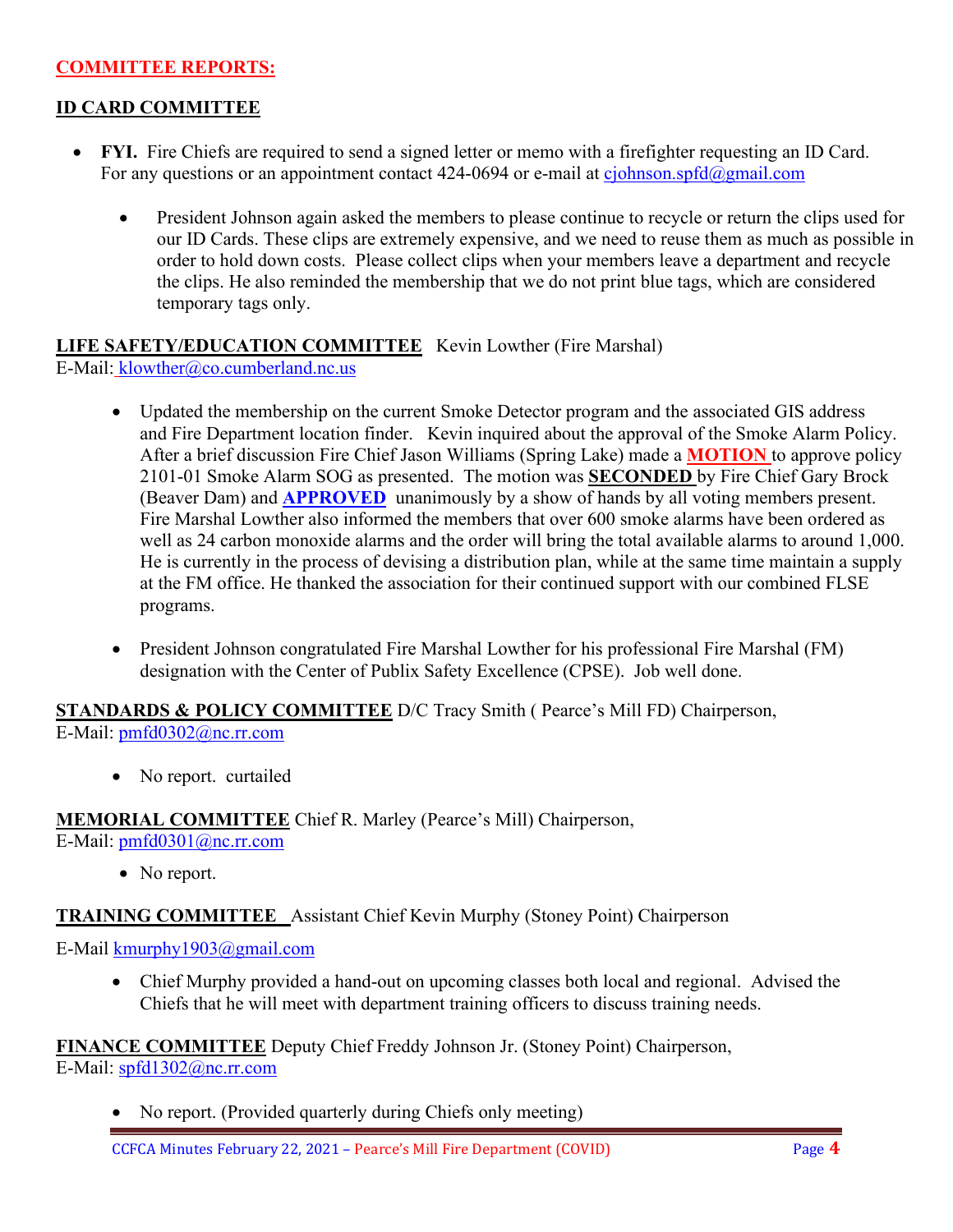# **RESCUE COMMITTEE** Deputy Chief Hank Harris (Cotton FD) Chairperson,

E-Mail: [cfd402@nc.rr.com`](mailto:cfd402@nc.rr.com)

• No report.

**COMMUNICATIONS /DISPATCH STEERING / AVL COMMITTEE** Chief Chuck Hodges (Hope Mills FD), Chairperson, E-Mail: clhodges@townofhopemills.com

- Chief Hodges provided information reference a communication request from Chief Nobles (Stedman VFD) concerning a request to authorize the double zero (00-2300) for the Fire Chief to open an officer's number. Currently the double zero designation is reserved for district chiefs (Departments with multiple Stations). He advised that the committee was split on the issue about making changes to accommodate one (1) officers' number. Chief Bradshaw (Vander Fire District) is currently the only chief utilizing the double zero designation (200) stated that he was reverting to the 201-number placing him in line with all the other VFD's. Chief Johnson stated that he talked with Chief Nobles earlier in the day and Chief Nobles was working on a project that would alleviate the issue in the future.
- Chief Hodges also requested to **RESCIND** the AVL related request made during the January 25, 2021 meeting concerning non-emergency or Alpha calls, requesting that non-emergency calls should be handled by the host station instead of AVL recommended closest unit. After a discussion with Adam Johnson, it was determined that programing and dispatch protocols hamper this request, and the request is therefore withdrawn.
- The vote on the revised Communications SOG was tabled till the March meeting and Chief Johnson will send out another PDF copy to all members with the minutes.

**RECORDS MANAGEMENT COMMITTEE** – Division Chief Brandon Hanzal (Stoney Point) Chairperson, E-Mail:

• See item # 5 in old business relating to the Emergency Reporting (ER) RMS.

**HOSTILE RESPONSE / ACTIVE SHOOTER** – Assistant Chief Kevin Morgan (FFD) Chairperson, E-Mail: [kmorgan@ci.fay.nc.us](mailto:kmorgan@ci.fay.nc.us)

• No report

**RECRUITMENT / RETENTION COMMITTEE** – Fire Chief Justin Nobles (SVFD # 23) Chairperson. E-Mail: [Jnobles@stedmanfire.com](mailto:Jnobles@stedmanfire.com)

• No report.

**JOINT INCIDENT / DISASTER RESPONSE COMMITTEE** – Assistant Fire Chief Richard Bradshaw (VFD) Chairperson, E-Mail: [rbradshaw1@nc.rr.com](mailto:rbradshaw1@nc.rr.com)

• No report.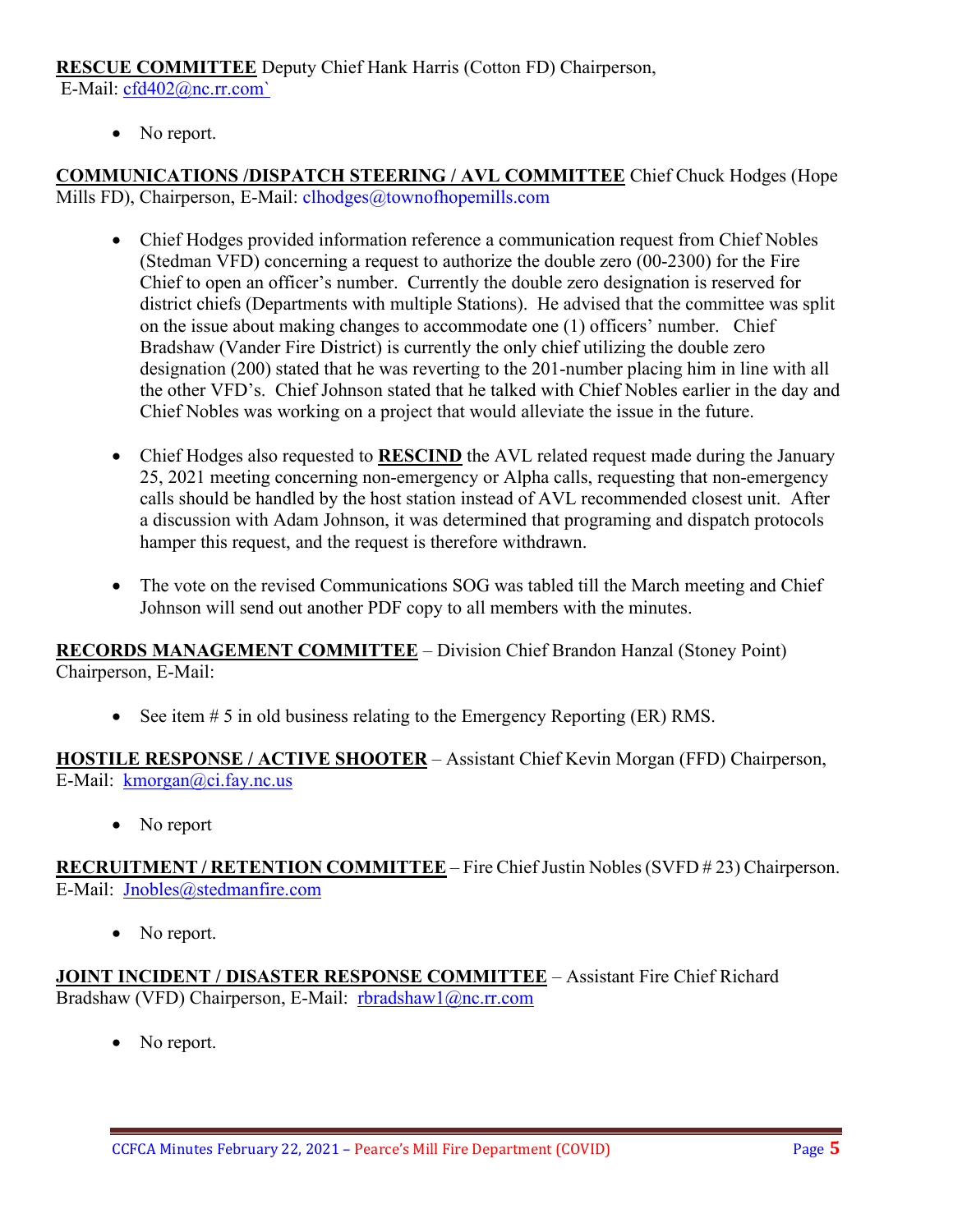#### **ASSOCIATE MEMBERS REPORT**

**COUNTY MANAGERS OFFICE** – Assistant County Manager Tracy Jackson E-Mail: [tjackson@co.cumberland.nc.us](mailto:tjackson@co.cumberland.nc.us)

• No report.

**EMERGENCY SERVICES DIRECTOR/ ECC-911 (**Gene Booth, Director),

E-Mail:  $\text{gbooth}(\widehat{a}/\text{co}.\text{cumberland}.\text{nc.us})$ 

- *Director Booth –. His office is continuing to* support Public Health and requested volunteers from the fire service if available. They are recruiting for 911 dispatchers and moving forward with the new Emergency Services building located at Executive Place. Gene discussed the Fire Protection District Grant Survey and the protocols for the upcoming grant submission due on Friday March 26, 2021 with the grant review committee completing its work by April 15, 2021 to county staff for inclusion in the FY 21-22 budget year. Lastly Gene commended his staff and the members of the Fire Service with all the work related to COVID.
- *Emergency Management Director*. No report. However, Gene advised that he hopes to introduce our new EM Coordinator and EM Planner during the March meeting.
- **FM Lowther** Reported during the FLSE Committee reports.
- *Adam Johnson -* No report.

**EMS DIRECTOR:** Brian Pearce, Director E-Mail: **bpearce@capefearvalley.com** 

• No report.

**HAZMAT:** AC Robert Brinson, FFD - POC telephone for HAZMAT is 910-584-9550, E-Mail: <u>rbrinson@ci</u>.fay.nc.us

• Chief Brinson talked about an issue that surfaced on a Motor Vehicle Accident on the I-95 corridor earlier this evening in the Godwin-Falcon Fire District. The issue surrounded the Department of Transportation (DOT) IMAP and clean up contractors who are not familiar with Fire Department or EMS procedures, while their sole purpose is to clear and re-open the Interstate to traffic. He is working on setting up meetings including IMAP and requested that a member from the association attends the meeting. Chief Brinson serves on several key committees dealing with hazmat and over the road issues and has additional information forthcoming in a future meeting.

**FORESTRY DISTRICT** Craig Gottfried, County Ranger, E-Mail: [craig.gottfried@ncagr.gov](mailto:craig.gottfried@ncagr.gov)

• Possible juvenile fire activity due to kids being out of school.

**FTCC** Steve Drew, E-Mail: [drews@faytechcc.edu](mailto:drews@faytechcc.edu)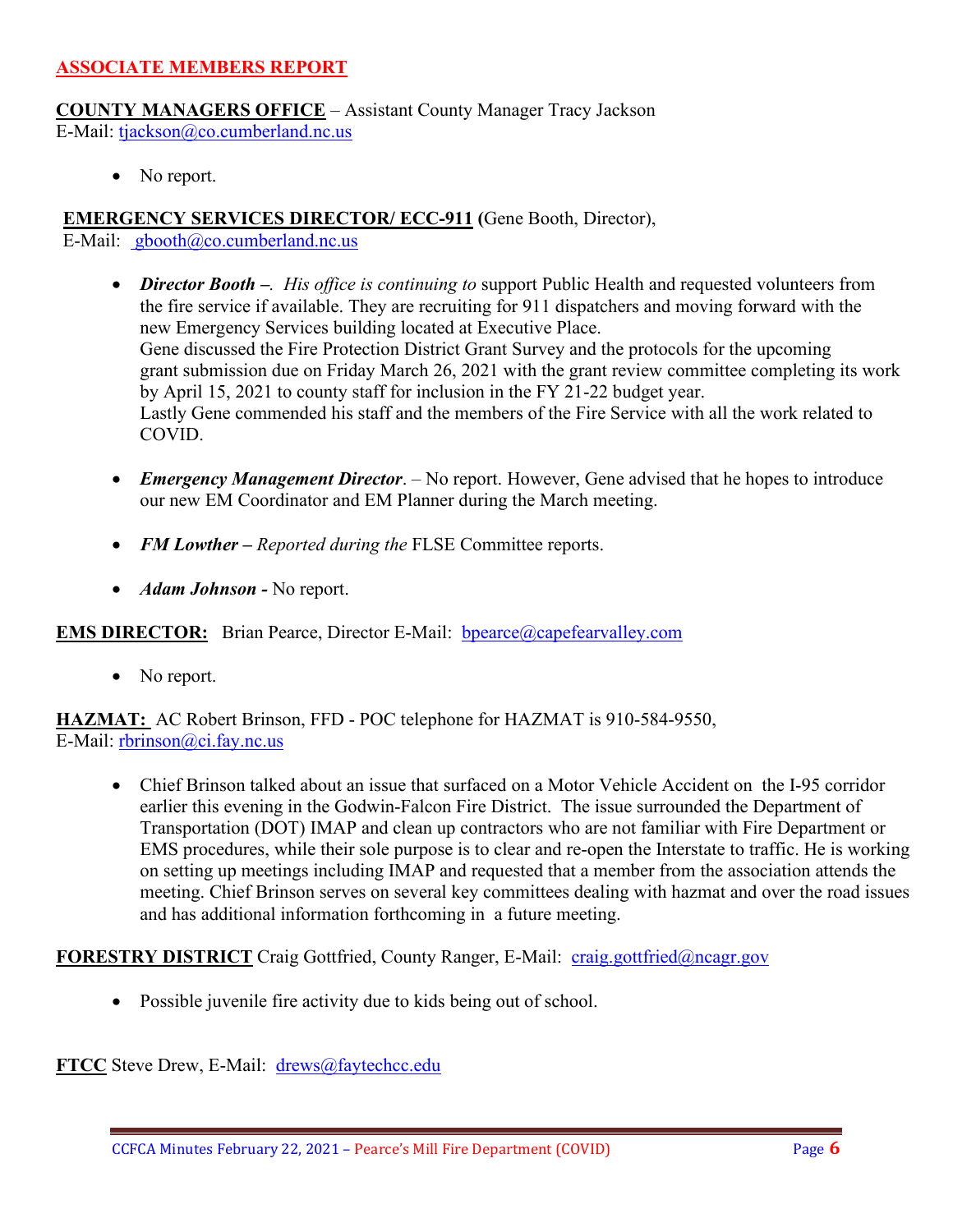• Steve Drew mentioned that we have two academy classes beginning. He also briefed the block program that the State is going to with the certification programs.

### **SHERIFF'S OFFICE** Sheriff Wright (Sr. Sgt. Steven Hodges) **Email** -

- Sgt. Hodges gave an update on promotions and resignations from the Sheriff's Office.
- **FAYETTEVILLE POLICE –** Police Chief Gina Hawkins, Email [ghawkins@ci.fay.nc.us](mailto:ghawkins@ci.fay.nc.us)  (Captain Jay Devane)  $idevane@ci.fay.nc.us$ 
	- No report.

**NC HIGHWAY PATROL** – Major Freddy Johnson Jr. SHP Special Operations. E-Mail: [Freddy.johnson@ncdps.gov](mailto:Freddy.johnson@ncdps.gov) or Sergeant S. Johnson SHP Raleigh Training Center E-Mail [sean.johnson@ncdps.gov](mailto:sean.johnson@ncdps.gov)

• No report.

### **FOR THE GOOD OF THE ASSOCIATION:**

Bethany Volunteer Fire Department is sponsoring a BBQ plate sale on Saturday March 27, 2021 at their station starting at 11 AM until. Please see the attached flyer.

President Johnson briefly talked about the fire at the Clarion Inn on Cedar Creek Road that had the potential for devastating outcomes in the un-sprinkled hotel. Our mobile command bus (Coms-1) was dispatched to the call and delivered around 4 am. He asked Chief Alvarez to briefly update the membership. Chief Alvarez stated that the firefighters responding were extremely lucky and entered the right door. He provided a quick overview and informed the members that the COF FD is working on their After-Action Report (AAR) with pictures that will be presented at a future date to the members of the association.

**ADJOURNMENT:** A motion was made to adjourn by Chief Marley and seconded by Chief Bradshaw. The meeting was adjourned at 2102 hours.

Respectfully Submitted By:

# *Freddy l. Johnson Sr. Mark A. Melvin*

Freddy L. Johnson Sr., CFO Mark A. Melvin, CFO Fire Chief / President Fire Chief / Secretary

**Enclosures – 6.** 1 – February 22 attendance roster